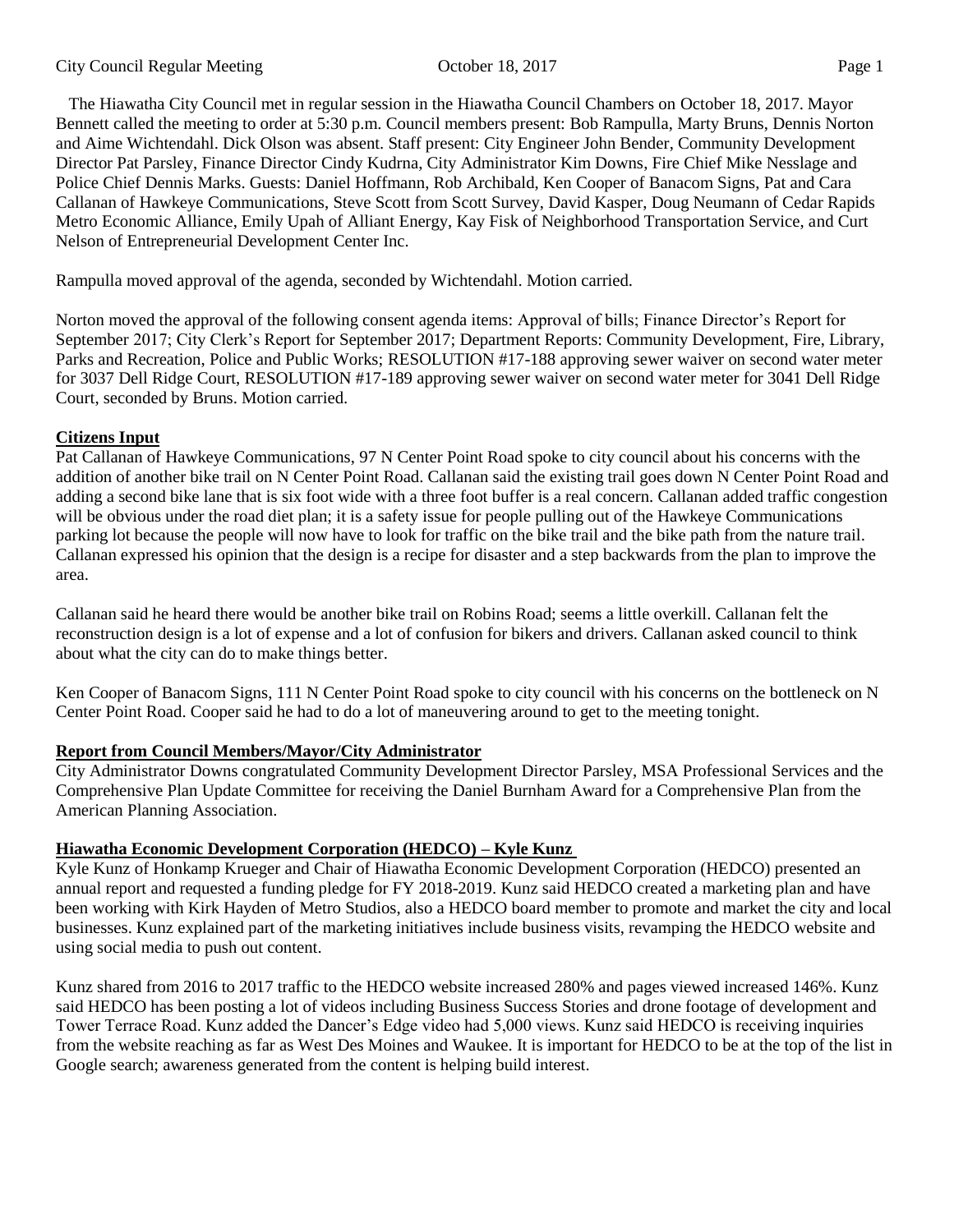City Council Regular Meeting October 18, 2017 Page 2

Bruns presented RESOLUTION #17-190 pledging \$15,000 from Tax Increment Financing (TIF) Funds for FY 2018-2019 to support HEDCO in carrying out their initiatives of cultivating economic growth in the City of Hiawatha by serving as an advocate for existing businesses and businesses looking to move their operations to Hiawatha, seconded by Wichtendahl. Roll call vote: AYES: Rampulla, Norton, Wichtendahl, Bruns. NAYS: None. ABSENT: Olson. **RESOLUTION #17-190 adopted.**

### **Community Annual Partnership Assessment Report Presentation – Emily Upah of Alliant Energy**

Emily Upah of Alliant Energy presented the Community Annual Partnership Assessment Report. Upah said she is the key account manager for Hiawatha and she can help facilitate any assistance for the city. Upah said Alliant completes a community annual partnership assessment each year to evaluate the projects over the last year. Upah said in 2016, Alliant made just under \$77,000 in electrical infrastructure investments in Hiawatha and paid \$83,000 in taxes to Hiawatha. Other projects with Hiawatha include \$5,000 to the Back to School Backpack project with the Parks and Recreation Department, \$2,500 to the Hiawatha Public Library, and \$500 to Hiawatha Fun Fest. Upah added Alliant issued 175 rebates totaling \$195,000.

Upah stated there is ability to participate in a Branching Out project as a grant opportunity to communities to purchase and plant trees; spring plantings close November 1. Upah added there are funds available for difibulators and personal protective equipment for emergency personnel. Upah said Alliant wants to partner with the city whenever the opportunity arises.

# **NTS Presentation - Kay Fisk**

Kay Fisk of Neighborhood Transportation Service (NTS) presented the annual report and requested a funding pledge for FY 2018-2019. Fisk reported the partnership with Horizons is working well. Fisk said NTS purchases inexpensive vans from the Department of Transportation for use in providing people rides to and from their appointments. Fisk said NTS uses federal funds and they have to be used for a corporate purpose.

Fisk mentioned a partnership with Cedar Rapids School District to take homeless children to school; last year 187 homeless people were transported to a shelter. Fisk said NTS works with other non-profits and participates in a summer meal program.

Fisk stated the money that NTS uses to get people to work puts \$7 million back into the community. Fisk mentioned there are four or five people in Hiawatha that are currently on a waiting list to use NTS services. Fisk said she continues to work with the Iowa Legislature and travels to Washington DC a couple of times a year to get more funding for transportation.

Fisk clarified the funding received from the City of Hiawatha goes directly to NTS.

Wichtendahl presented RESOLUTION #17-191 pledging \$9,368 from the General Fund for FY 2018-2019, to NTS for services provided to the City of Hiawatha residents offering convenient, quality, affordable transportation to employment and education responsibilities, seconded by Wichtendahl. Roll call vote: AYES: Rampulla, Norton, Wichtendahl, Bruns. NAYS: None. ABSENT: Olson. **RESOLUTION #17-191 adopted.**

# **EDC Presentation - Curt Nelson**

Curt Nelson of Entrepreneurial Development Center (EDC) presented the annual report and requested a funding pledge for FY 2018-2019. Nelson said EDC has been in operation for 14 years and in that time the company has helped 933 entrepreneurs, generated \$1.5 billion in revenue and a \$4 million increase in wages.

Nelson listed some Hiawatha companies who have utilized EDC's services: Ready Wireless, Mobile Demand, Level 10 and Channel Fusion. Nelson said EDC has a new acquisition deal in the works for Hiawatha but he cannot disclose at this time.

Bruns presented RESOLUTION #17-192 pledging \$12,000 from Tax Increment Financing (TIF) Funds for FY 2018-2019 to EDC for services provided to businesses or business concepts with capital raises, mergers, marketing, personnel, sales plans, intellectual property, corporate structure, product design, and advertising, seconded by Rampulla. Roll call vote: AYES: Wichtendahl, Norton, Rampulla, Bruns. NAYS: None. ABSENT: Olson. **RESOLUTION #17-192 adopted.**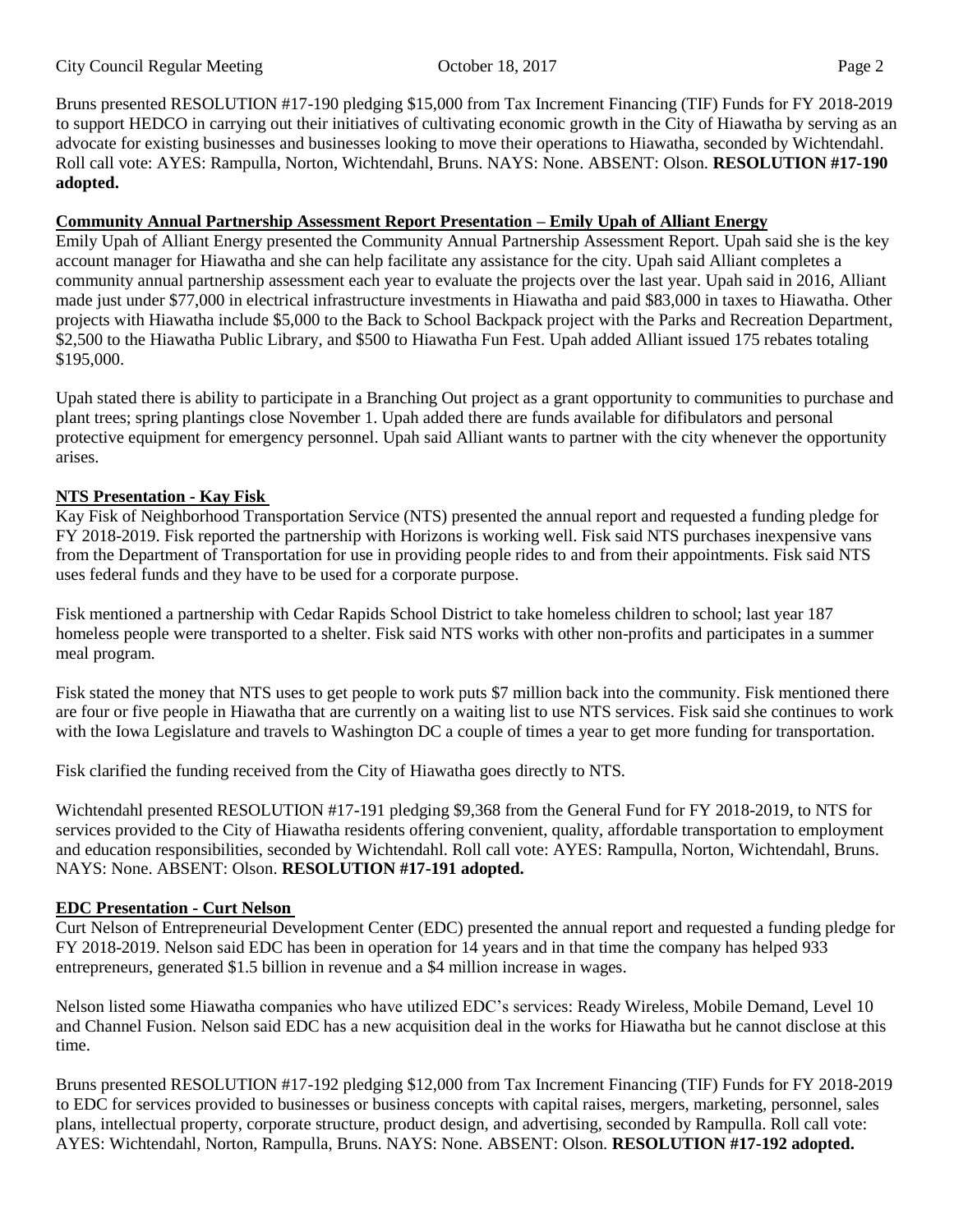# **Cedar Rapids Metro Economic Alliance Presentation – Doug Neumann**

Doug Neumann of Cedar Rapids Metro Economic Alliance presented the annual report and requested a funding pledge for FY 2018-2019.

Nuemann said Cedar Rapids Metro Economic Alliance had an organizational change including shifting the business development and organizational attraction responsibilities under the same group to devote more resources to these objectives. Neumann stated corridor development is an arm of Cedar Rapids Metro Economic Alliance; there are 26 Hiawatha businesses on the Syncronist list. Neumann said City Administrator Downs was able to get Cedar Rapids Metro Economic Alliance in to visit some businesses they were not able to access before.

Neumann announced another initiative Cedar Rapids Metro Economic Alliance staff has been working on is make sure marketing properties are on the LOIS system; been working with Hiawatha to complete this task. Neumann mentioned ribbon cuttings and the Business Summits as other partnerships with Hiawatha.

Rampulla presented RESOLUTION #17-193 pledging \$10,000 from Tax Increment Financing (TIF) Funds for FY 2018- 2019 to Cedar Rapids Metro Economic Alliance for services provided in attracting businesses to the metro area and assisting existing companies with expansion projects, job placement and recruitment, and promoting Iowa's Creative Corridor, seconded by Norton. Roll call vote: AYES: Bruns, Rampulla, Wichtendahl, Norton. NAYS: None. ABSENT: Olson. **RESOLUTION #17-193 adopted.**

**PUBLIC HEARING – to consider amending Hiawatha Code of Ordinances Chapter 1 Code of Ordinances §1.10 Standard Penalty by removing term of imprisonment from misdemeanor violation under Iowa Code Section 903.1** Mayor Bennett opened the public hearing to consider amending Hiawatha Code of Ordinances Chapter 1 Code of

Ordinances §1.10 Standard Penalty by removing term of imprisonment from misdemeanor violation under Iowa Code Section 903.1 at 6:26 P.M.

No written or public comments were received at or prior to the public hearing. Public Hearing closed at 6:26 P.M.

*Wichtendahl moved the 1st Reading of ORDINANCE #884 amending Hiawatha Code of Ordinances Chapter 1 Code of Ordinances §1.10 Standard Penalty by removing term of imprisonment from misdemeanor violation under Iowa Code Section 903.1, seconded by Bruns. Roll call vote: AYES: Norton, Wichtendahl, Bruns, Rampulla. NAYS: None. ABSENT: Olson. Motion carried.*

*Norton moved to waive the 2nd and 3rd readings of ORDINANCE #884, seconded by Bruns. Motion carried.* 

*Rampulla moved the adoption of ORDINANCE #884* **amending Hiawatha Code of Ordinances Chapter 1 Code of Ordinances §1.10 Standard Penalty by removing term of imprisonment from misdemeanor violation under Iowa Code Section 903.1***, seconded by Wichtendahl. Roll call vote: AYES: Rampulla, Norton, Wichtendahl, Bruns. NAYS: None. ABSENT: Olson. ORDINANCE #884 adopted.* 

#### **Setting a public hearing date (November 1, 2017 @ 5:30 P.M.) to consider amending Hiawatha Code of Ordinances Chapter 41 Public Health and Safety §41.12 Illegal Use of Fireworks by establishing a time period to use and explode consumer fireworks**

Bruns presented RESOLUTION #17-194 setting a public hearing date (November 1, 2017 @ 5:30 P.M.) to consider amending Hiawatha Code of Ordinances Chapter 41 Public Health and Safety §41.12 Illegal Use of Fireworks by establishing a time period to use and explode consumer fireworks, seconded by Wichtendahl. Roll call vote: AYES: Wichtendahl, Bruns, Rampulla, Norton. NAYS: None. ABSENT: Olson. **RESOLUTION #17-194 adopted.**

### **Setting a public hearing date (November 1, 2017 @ 5:30 P.M.) to consider amending Hiawatha Code of Ordinances Chapter 160 Fire Code §160.35 Seizure of Fireworks by adding a reference other City code chapters that provide regulations on fireworks**

Norton presented RESOLUTION #17-195 setting a public hearing date (November 1, 2017 @ 5:30 P.M.) to consider amending Hiawatha Code of Ordinances Chapter 160 Fire Code §160.35 Seizure of Fireworks by adding a reference other City code chapters that provide regulations on fireworks, seconded by Rampulla. Roll call vote: AYES: Rampulla, Bruns, Norton, Wichtendahl. NAYS: None. ABSENT: Olson. **RESOLUTION #17-195 adopted.**